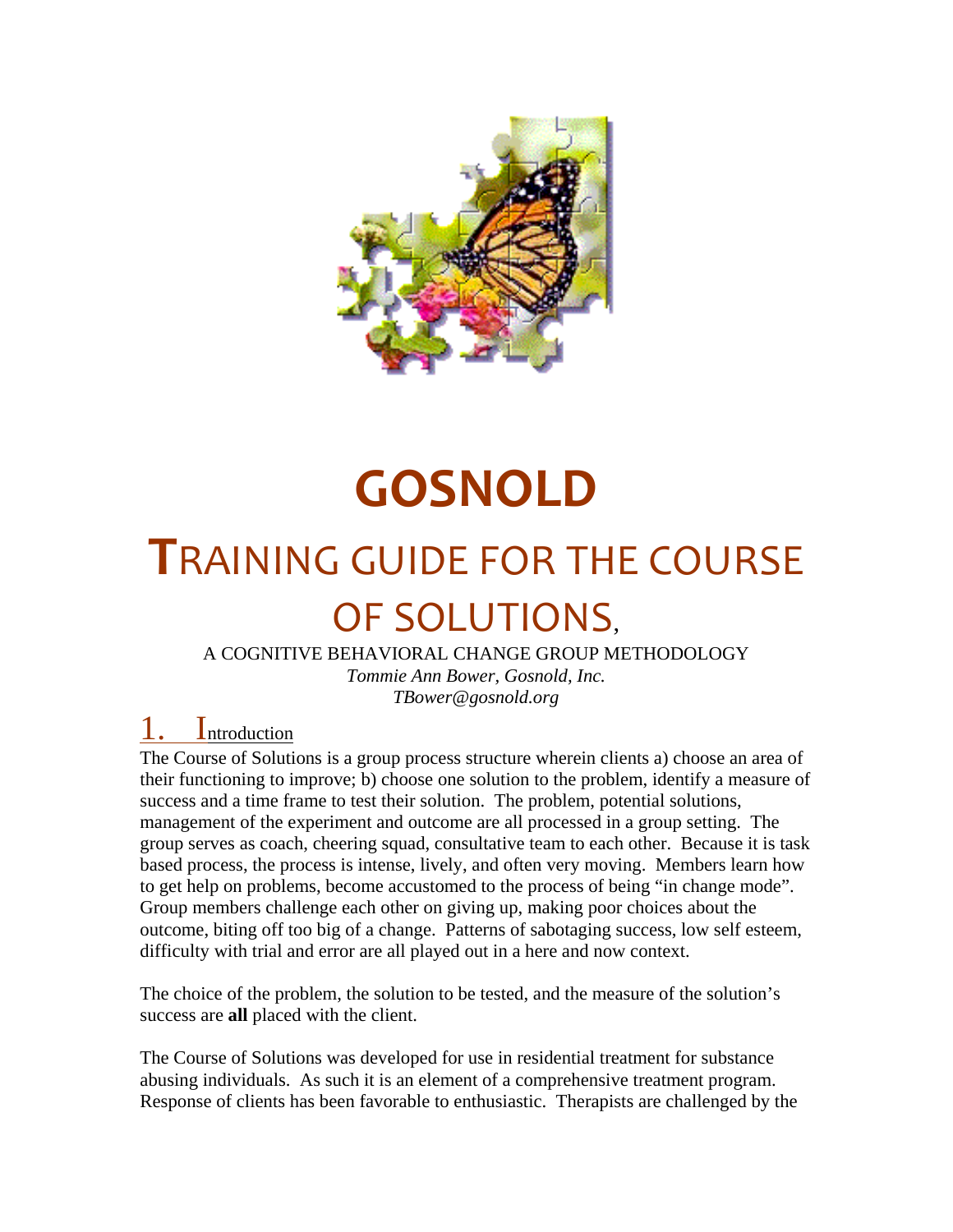direction to follow the client's lead. With coaching, therapists appreciate the value of allowing the patient to develop skills with making changes. A detailed approach to introduction for therapists is described later, with suggestions throughout.

### **2**tarting the Course:

The client is directed to choose an area of his/her life in need of some kind of improvement. It is the client's choice. In some cases the clients will need prompts such as "pick a physical change, a behavioral change, an emotional change, a habit, a spiritual change."

The client will consider possible solutions to the problem area, answering the question: "What could improve this situation?" Brainstorming by the group is recommended as it allows others to practice problem solving. Groups often shift into a proactive rather than reactive or passive stance given the chance to help each other*. It is important to ask staff to avoid solving the problems, just as the good math teacher allows pupils to solve the equation.* 

Of the possible solutions only one action is chosen for testing at a time. A measure of success will be identified. The plan is formalized, when where, what, how much. The temptation to fix everything by taking multiple actions commonly leads to a loss of interest through frustration. This pattern should be identified if the group does not figure it out as the set up for disaster, and as a precursor to relapse.

Measuring the solution's success is difficult. Staff must be encouraged to push through to some kind of measure. The Solution Sheet appended can be used to get a commitment to the action and to create a record of the outcomes.

The success of the solution is evaluated. If it didn't work the plan is revised and another rapid cycle solution can be determined and implemented. Successes are noted, celebrated. Participants who minimize achievement of a goal, or go immediately to another goal receive feedback about that reaction.

Clients work on things like wanting to change a feeling pattern—to be less angry; behaviors such as being late; wanting to lose weight, stop smoking. While some choices are predictable, there are frequently surprising choices such as wanting to grieve a friend's death or to take time to pray in the morning. This has confirmed in experience the concept of a client-driven change plan.

The therapist client relationship shifts. The therapist is the collaborator and coach.

Some benefits of the Course of Solutions

**D**ry-Run: The gains in one area—whether it is a decrease in smoking, an increase in healthy actions or a decrease in unhealthy is a gain. Gains in one area build knowledge and momentum for the addiction goals. Success builds success. Clearly clients who "can change" experience the "self-liberation" describes, or freedom from the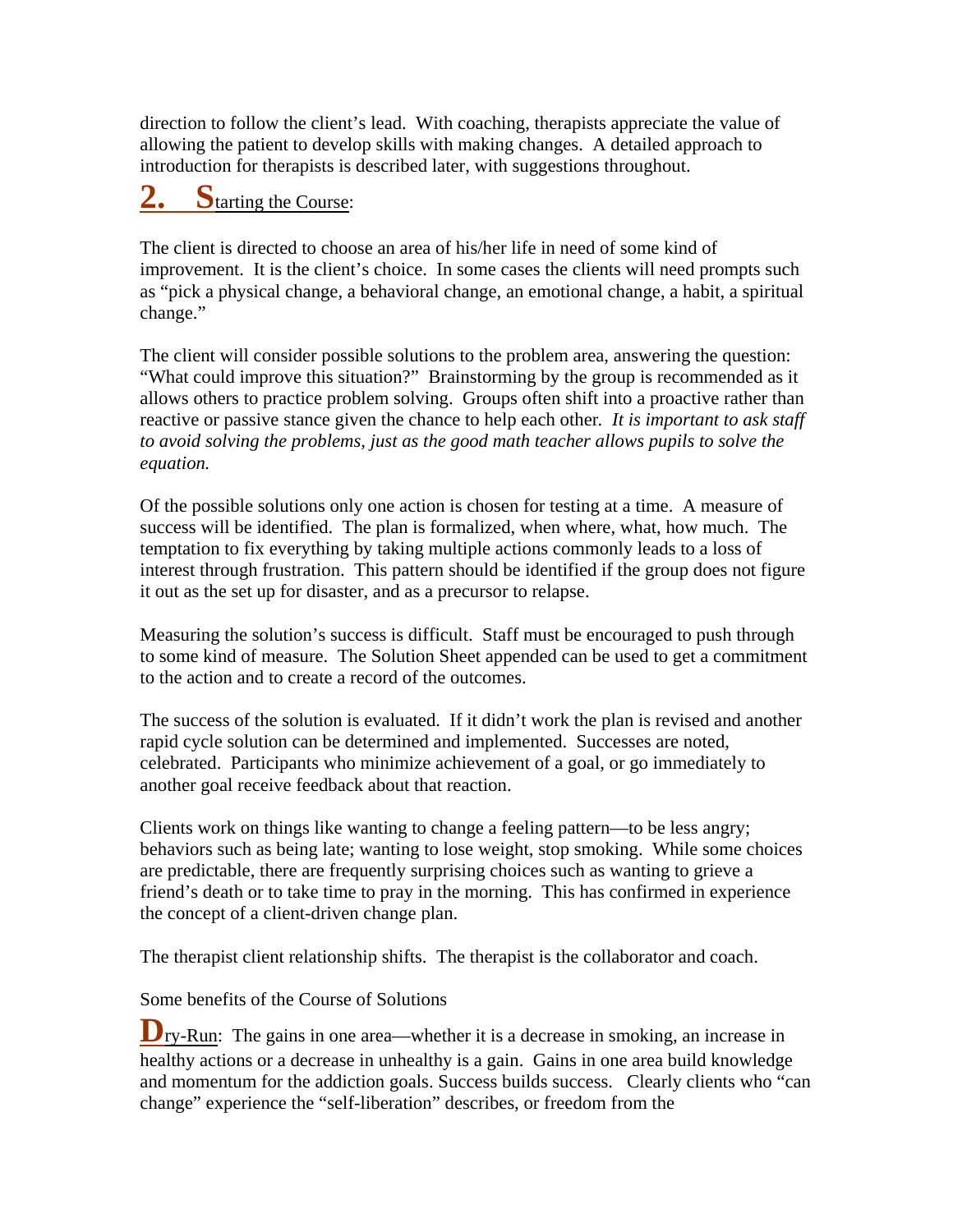**M**<sub>y way</sub>: in the person's own way. Individuals vary greatly in conceptualization (see Miller) of changes—how big is the change? How fast or slow is the approach to the change? What fears accompany changes? What "rewards", praise, recognition works for that person? What about when the change is made and successful, does the person feel demoralized by the need for other improvements? What idealized vision of change happens—one change fixes everything? What guilt from paying attention to the self? What entitlements? These processes all have predictive applications to the transitions from structured programs to self-managed abstinence. The Course of Solutions as an adjunct to other treatment practices provides the chance to learn how the person can manage other change efforts.

**M**y time: The pacing of change initiatives is very individual. Some people have a resilient cast to their actions and some proceed with a more tentative demeanor to face problems. Patterns and needs can be validated for participants, and notions about "the right way" to do things, can be dissected as archaic formulations.

Clients often tackle areas which their treatment team would not view as appropriate. Treatment staff may try to keep clients safe from being overloaded while clients may see themselves as held back from what they really need. Our experience with this model validates research suggesting that clients can be helped to find solutions to problems which are important to them, but which are categorized as potentially destabilizing from a staff perspective.

**A**ffect toleration and frustration and failure management. As important as success, are issues of set backs and frustrations. Typically first solutions are all or nothing actions, bound to fail and create disappointment. The capacity to manage frustration in recovery is a critical part of self management. Frequently practitioners find their way to using the slogans and tools of 12 step recovery based on the course of solution process.

**I**t's all process: The course of solutions provides a powerful here and now portal to the there and then. Clients often make the leap to experiences of success and failure associated with drug and alcohol use in the teenage years. Such a here and now process creates strong bonds among members. All members know each other's change project. Unlike usual "treatment goals", course of solution goals are a topic of conversation during the treatment day and evening.

## **3. S**TEP BY STEP information for therapists

Instructions to be given to the clients are preceded by an " $\mathbb{D}$ ", with explanations following thereafter.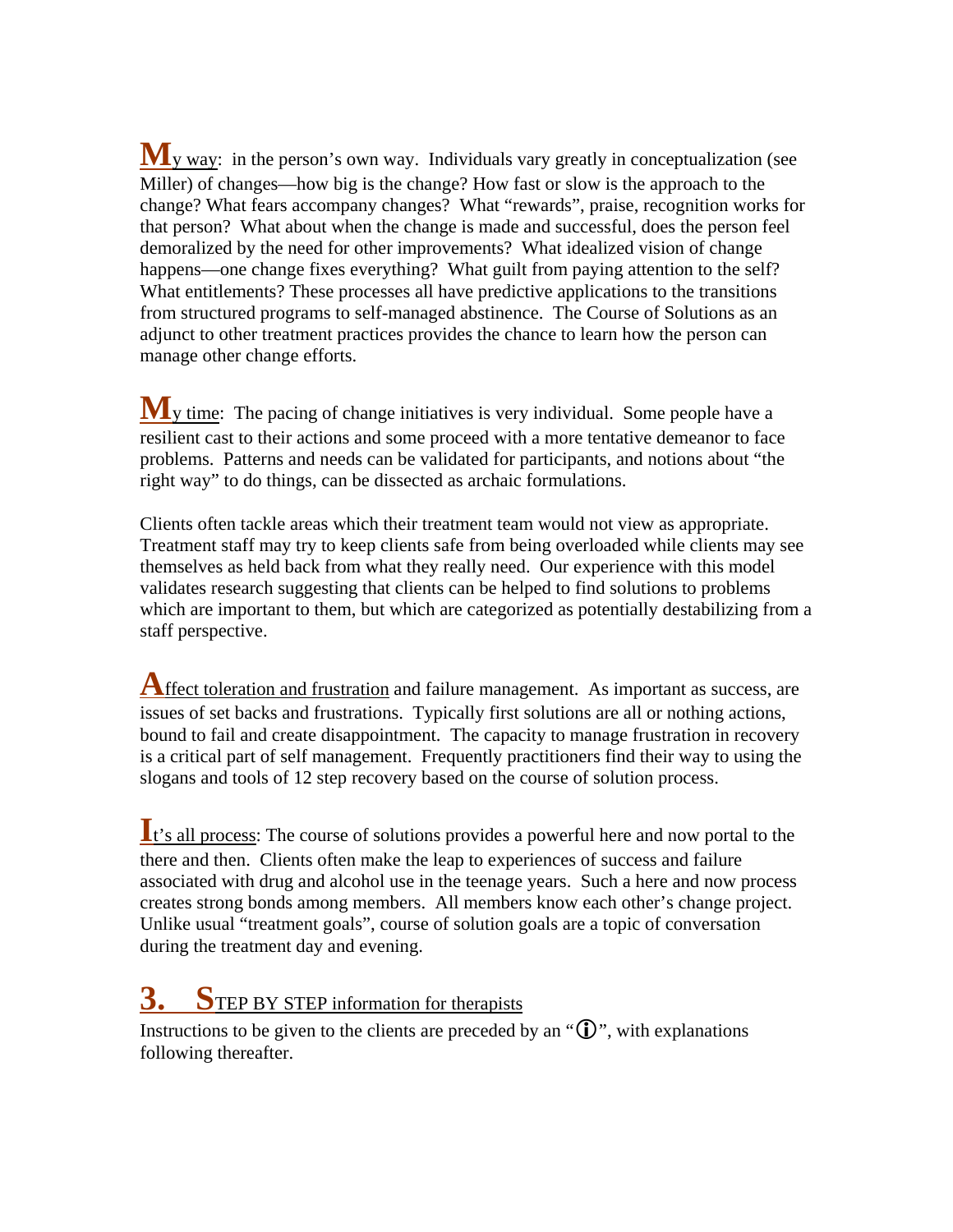L: **PROBLEM**. Think of a problem in your life at this time. **Or** Think of an improvement you'd like to make in your life.

(CLIENT PROMPT only if needed: What's most on your mind?

- **AND**
- L Something you'd be willing to talk about in this group. Please write that down. (CLIENT PROMPT: "What is the biggest concern you have about recovery right now?) (CLIENT PROMPT: Pick a physical, mental, and spiritual area to work in if that seems right.)
- **D PLAN**: What are you trying to accomplish? List strategies you can think of to improve that problem.

(CLIENT prompt: Encourage "cross talking" sharing ideas, or depending on the situation leave that feedback for a time of processing.) .

**D**O: Pick **one** action you are willing to try as an improvement for this problem and write that down.

(Typical problems are that people pick actions which are too broad, too long, and too vague.

**C MEASURE:** How will you know that this change is an improvement? (CLIENT PROMPT: What would it look like if your improvement worked?) Suggest clients avoid feeling words as a measure. Ask them to describe something that would be *changed*, *more of or less* of something.

LAnd *how long* would you measure this improvement?

L **A**CT: Good change/Bad change/Who cares change? Is this improvement one you would want to adopt? Adapt? Or abandon? Is there another solution which would be better?

## **4. P**rocessing the experience

a) Common findings about the PROBLEM:

The problem is too big. Encourage clients to help refine the problem into a manageable piece. Ask "who else has encountered this problem"; "anyone else ever experienced that?" Example the patient wants to stop drinking/drugging  $\rightarrow$  to do that they have to stay in treatment over the weekend  $\rightarrow$  but he/she misses family  $\rightarrow$  the problem is loneliness $\rightarrow$  the solution is need regular contact with family. The course of solutions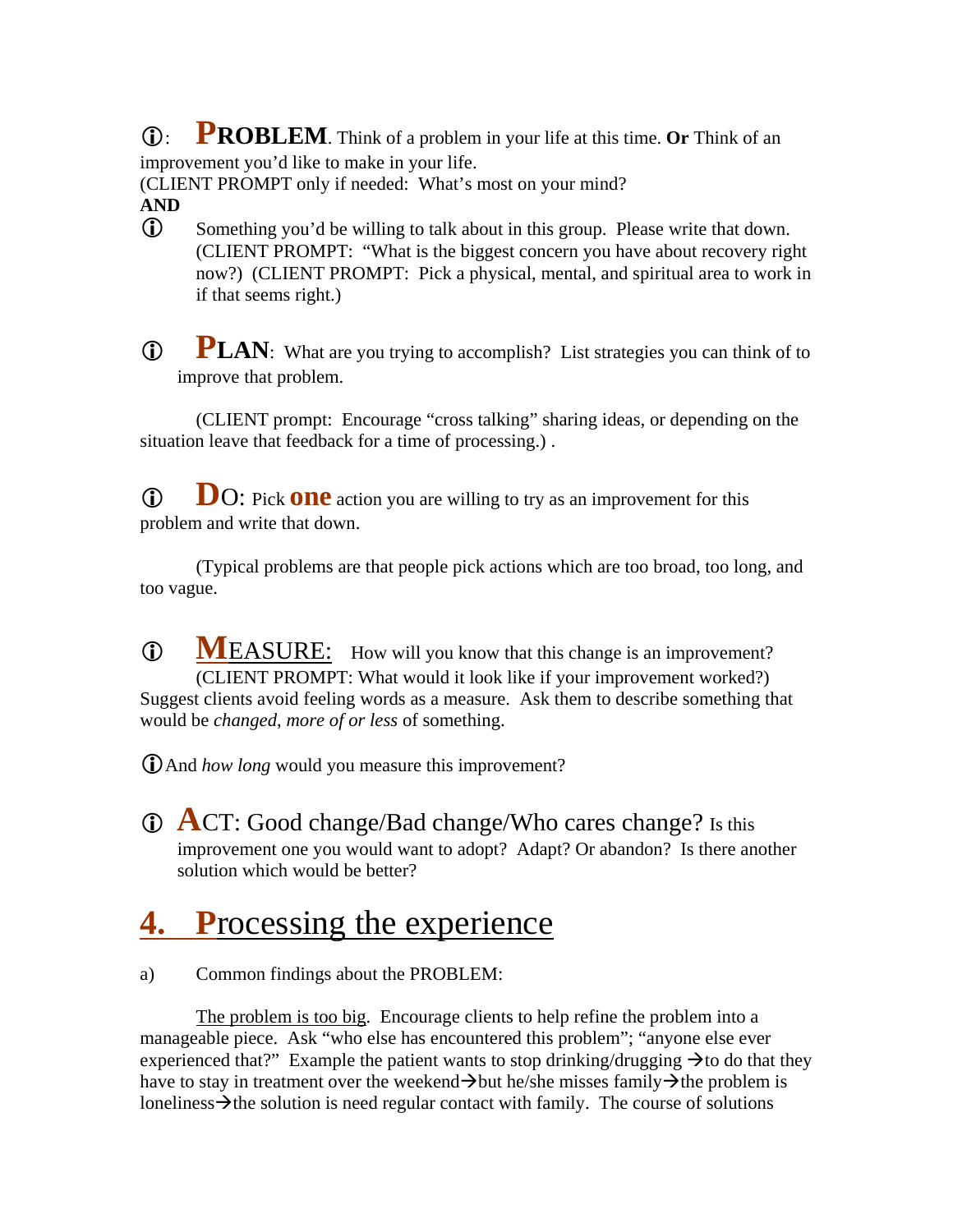focuses on developing more satisfactory and continuous contact with family during treatment. The need to feel less lonely in treatment can be analyzed and other solutions can be tested.

The Plan is something that is not in the control of the participant! These usually need some gentle but steady processing—"what would it be like if you could work on something that you could do something about?" Answer: I'd still be angry? "What needs to happen for your anger?" Answer: I need to be heard by---- and the PDMA emerges from the sequence.

"I have no problems"! is common with young people. The word improvement can be used instead of problem. What do you want to improve? If the participant is still unable to identify a project, let other people make improvements. Peer pressure usually helps provide a push. Putting dates, goals and achievements on a chart to display progress for the group, or for the individuals can increase participation. Another strategy is to help identify goals—new car, new job and then have the person work on how he/she would go about attaining that goal.

The Problem shifts as the process is written. This happens very quickly for some people. Example: I want a job, but I have no transportation, I have no license to drive, I need to apply for a license—how do I do that?

#### b) COMMON FINDINGS ABOUT THE PLAN:

Planning is a key curative tool for recovering individuals. As many of our clients have patterns of reaction and acting out rather than reflective planning, the idea of planning can bring up great resistance. Planning closes down the options of "random" reactions and puts the responsibility on the client! The planning stage is modeled on the "ask for help" strategy. It requests that the participant seek options.

The plan is formulaic or without much interest to the participant. Group is becoming compliant. Groups working together over time can fall into bored patterns where the plan is without real interest. Going back to basics to reenergize the choices is very helpful. Why are you here? What do you want? What are the challenges to the goal you have by being here? What's in it for you?

Group As a Whole Problems as an energizer. Have the group pick a common issue—such as resentments. Instruct the group to spend a 24 hour segment working on the issue. Example, every member keeps a resentment inventory for 24 hours, then shares in the group. Group will develop plans for dealing with resentments, pick one thing to do. The group will develop a measure of the impact of the doing.

#### c) COMMON FINDINGS ABOUT THE SOLUTION

Picking one action is antithetical to the style of individuals who are impulsive. The idea of doing one action in an orderly, disciplined way may be met with resistance because it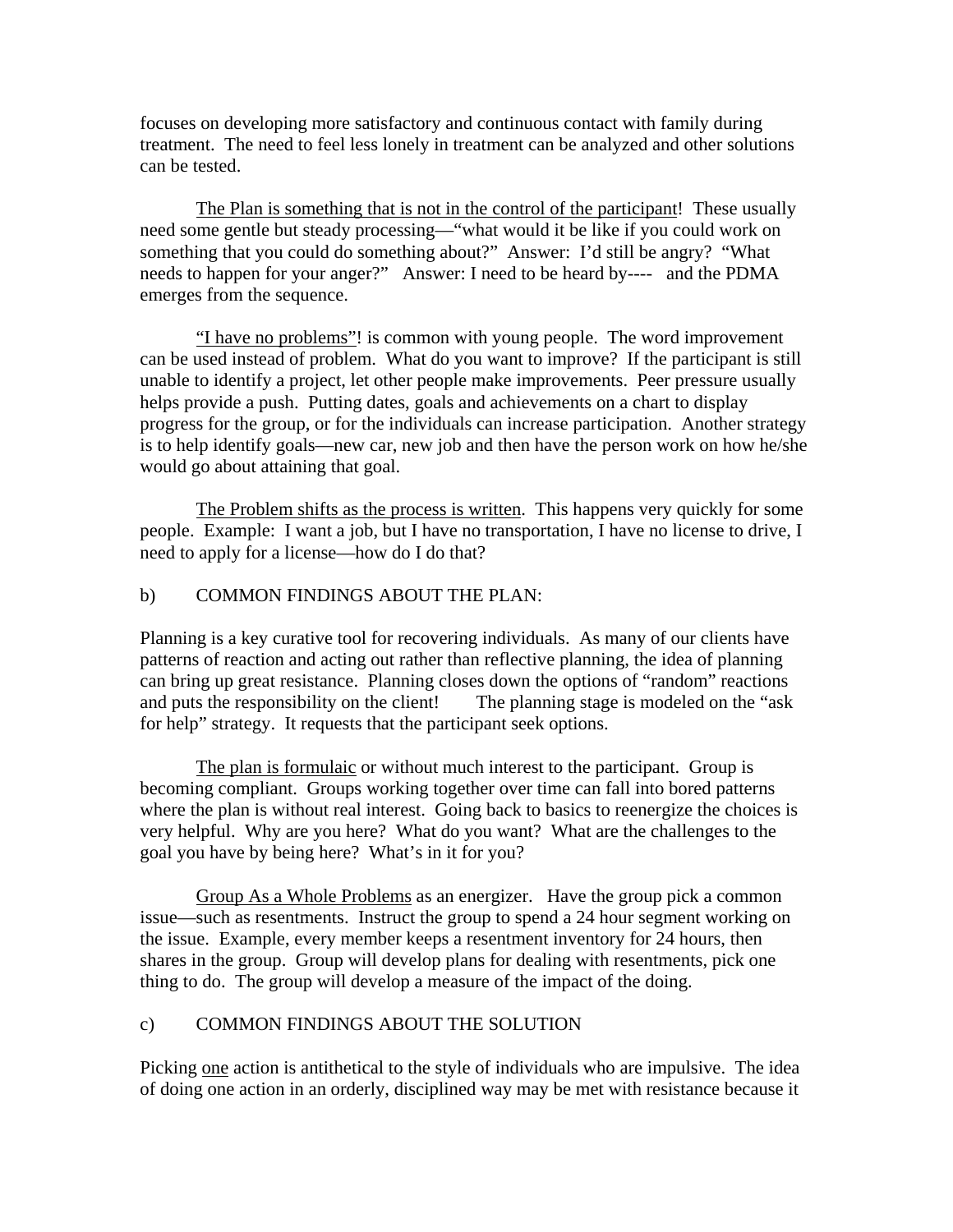does not fit with the identity of the spontaneous addict or alcoholic. This too can be a very helpful learning.

Another group for whom "doing" is problematic is those whose locus of control is external to self. These are folks who have a ready list of those who have harmed them or are waiting for someone to fix or save them. Self-initiated action upsets the inertia of those frozen in waiting for the rescue—frozen in inaction. As participants shift to action it is common for a grief response to follow along with a sense of self efficacy and empowerment.

Finding a solution other than drug and alcohol use is a double edged experience.

#### d) COMMON FINDINGS ABOUT THE MEASURE:

The measure is vague. Encourage specific actions and measures. The key is accomplishment.

e) COMMON FINDINGS ABOUT THE ACT. Success is devalued. A client wanted to re-establish contact with his mother after many years of strife due to his addiction. He met with his mother and reported that his mother hugged him for the first time in 20 years. His change group was very happy for him. However, during the processing he complained that she had not kissed him.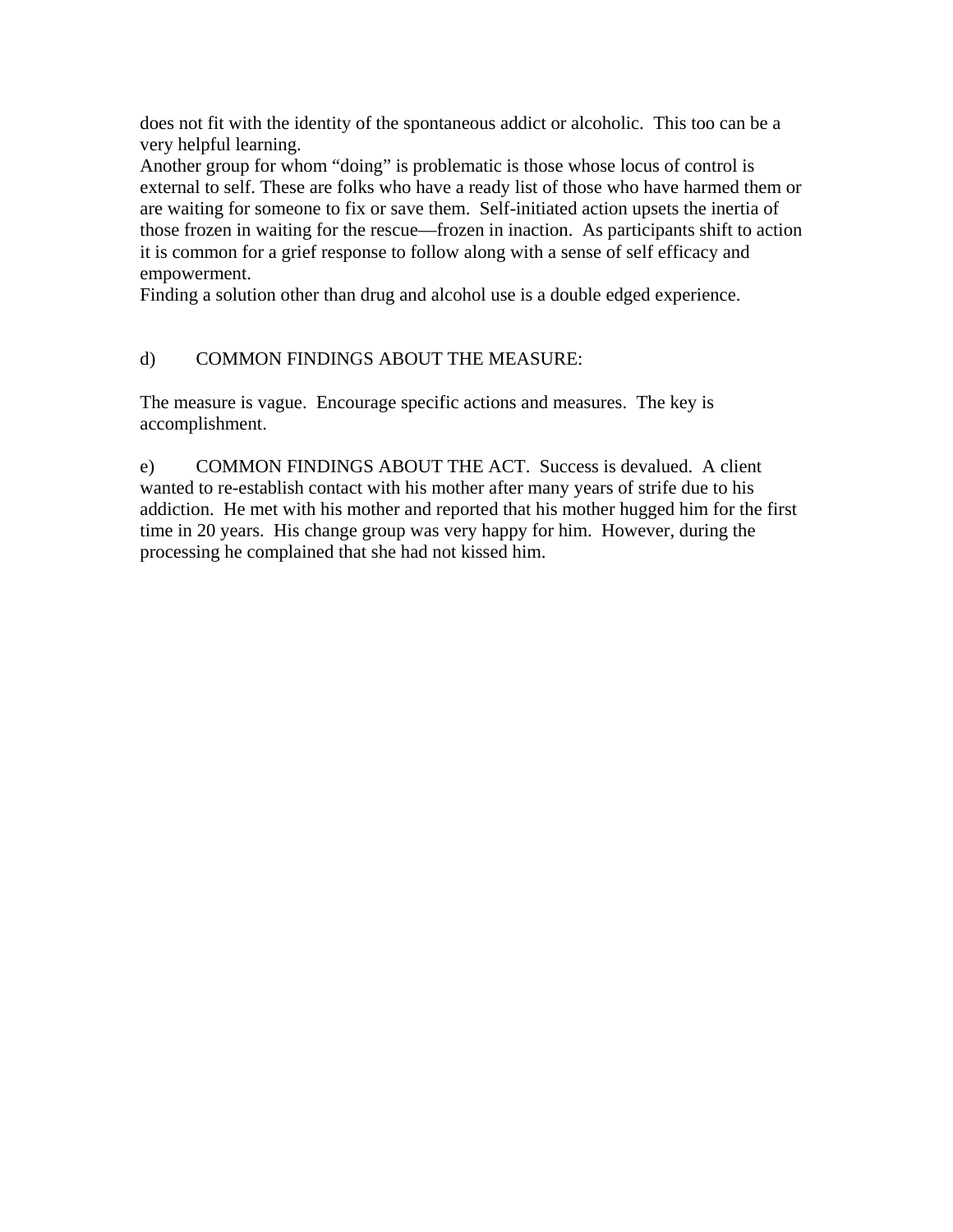### **SOLUTION WORK SHEET**

**1) WHAT PROBLEM AREA? Physical or Mental or Spiritual PROBLEM: (what do you want to fix, get, change, do more or less)** 

**2) DO**: List things that could help the problem, proposed solutions AND THEN, pick **ONE** ACTION you think will help the problem:

3) **MEASURE**: *How* will you know if your ACTION plan is helping? For how long?

|                 | <b>ACT</b><br>DO<br>MEASURE<br><b>PLAN</b> |           |          |        |          |        |  |
|-----------------|--------------------------------------------|-----------|----------|--------|----------|--------|--|
| Monday          | Tuesday                                    | Wednesday | Thursday | Friday | Saturday | Sunday |  |
| <b>ACTION:</b>  |                                            |           |          |        |          |        |  |
|                 |                                            |           |          |        |          |        |  |
|                 |                                            |           |          |        |          |        |  |
|                 |                                            |           |          |        |          |        |  |
|                 |                                            |           |          |        |          |        |  |
|                 |                                            |           |          |        |          |        |  |
|                 |                                            |           |          |        |          |        |  |
|                 |                                            |           |          |        |          |        |  |
|                 |                                            |           |          |        |          |        |  |
| <b>MEASURE:</b> |                                            |           |          |        |          |        |  |
|                 |                                            |           |          |        |          |        |  |
|                 |                                            |           |          |        |          |        |  |
|                 |                                            |           |          |        |          |        |  |
|                 |                                            |           |          |        |          |        |  |
|                 |                                            |           |          |        |          |        |  |
| Other           |                                            |           |          |        |          |        |  |
| factors:        |                                            |           |          |        |          |        |  |
|                 |                                            |           |          |        |          |        |  |

ACT: Did your plan work? What changes do you need to make to achieve your goal?